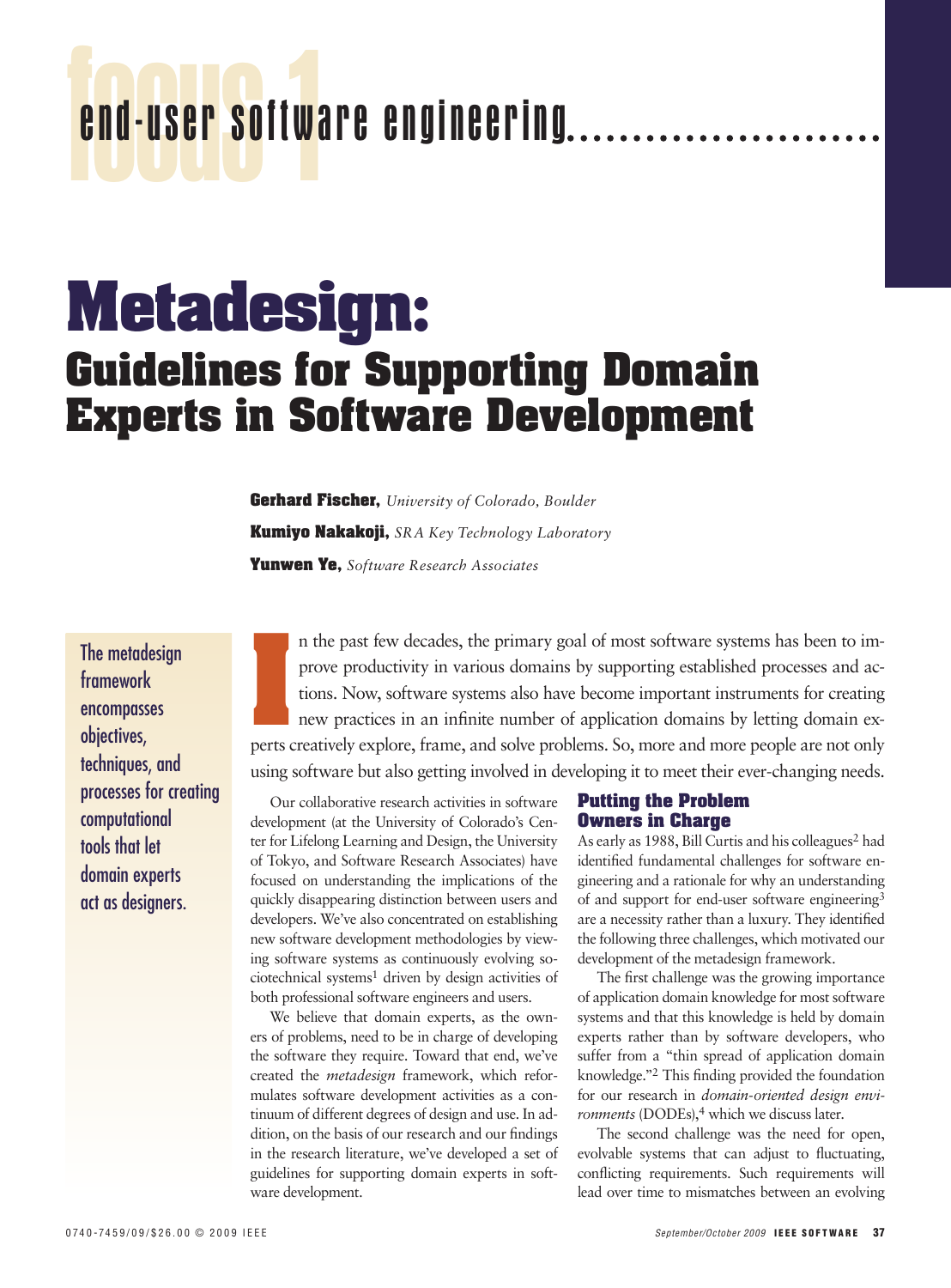| End users who<br>customize | <b>Web content</b><br>developers        | Data-intensive<br>researchers                           |                                  |
|----------------------------|-----------------------------------------|---------------------------------------------------------|----------------------------------|
| Using software             |                                         | <b>Developing software</b>                              |                                  |
| Pure<br>end users          | <b>End users</b><br>who write<br>macros | <b>Developers using</b><br>domain-specific<br>languages | <b>Software</b><br>professionals |

#### **Figure 1. The spectrum**

**of software-related activities. The once sharp distinction between users and developers of software is fading away, and many users are starting to take control of shaping software to their own needs through their own development activities.**

world and the software system modeling this world. This finding provided the foundation for Gerhard Fischer and his colleagues' *seeding*, *evolutionary growth, reseeding* (SER) model,<sup>5</sup> which we also discuss later.

The final challenge was the need to support communication and coordination in a richer ecology of participants with different interests, skills, and background knowledge. Curtis and his colleagues realized that system development is difficult not because of the technical problems' complexity but because of the need for mutual understanding and common ground between all participating stakeholders. This finding motivated our emphasis on the coevolution of systems, communities, and individuals.6

Our recent interview with a geoscientist highlights these challenges' importance. He uses several domain-specific software systems to analyze his research data. However, those systems cannot provide complete solutions to his problems as his research unfolds and his understanding of the problem, data, and results progresses. He said,

*I spend on average an hour every day developing software for myself to analyze the data I collected because there is not any available software. Even if there is a software developer sitting next to me, it would not be of much help because my needs vary as my research progresses and I cannot clearly explain what I want to do at any moment. Even if the software developer can manage to write a program for me, I will not know if he or she has done it right without looking at the code.*

### He continued,

*So I spent three months to gain enough programming knowledge to get by. Software development has now become an essential task of my research, but I do not consider myself a software developer, and I don't know many other things about software development.*

Clearly, this geoscientist isn't a professional soft-

ware engineer, and he doesn't intend to become one. He isn't a mere end user, either, because he engages regularly in intensive software development that goes beyond what most end-user programming environments support. He has acquired excellent programming skills for solving his own problems with the tools that professional software engineers use (for example, Unix, shell, and vi).

Software development is no longer the exclusive activity of professional software engineers. Many domain experts such as this geoscientist are engaging in software development as intensive and technically challenging as that performed by many professional software engineers. However, they're creating software for their own rather than others' problems, and as an instrument for a larger context rather than as just an end artifact to be delivered.

Figure 1 describes a richer ecology of people's roles in developing and using software. Professional software engineers and pure end users define the endpoints of a continuum of computer users. The former like computers because they can program, and the latter because they get their work done with computers. Most users generally won't build tools of the quality a professional software engineer would. However, if a tool doesn't satisfy the needs or tastes of users, who know best what their requirements are, they should be able to develop their own solutions.

The World Wide Web's short history provides convincing evidence of the quick dissolution of the sharp distinction of design and use. In the Web's first decade, a clear separation between developers and users was predominant, in which users used whatever professional Web developers gave them. As we enter the Web 2.0 era, we're witnessing a much richer ecology of user participation. Users now also participate in various development activities that continuously evolve Web applications through adoption, adaptation, appropriation, and mashing-up of existing Web systems.

On the basis of this reframing of software development, it follows that the dichotomy of design and use doesn't hold for many software systems. Software systems should support a continuum of design-in-use activities by allowing, enabling, and leveraging users' development activities while they're experiencing the world through software systems.

### **The Metadesign Framework**

Drawing from our research experience, we've developed metadesign as a framework to explore objectives, techniques, and processes for creating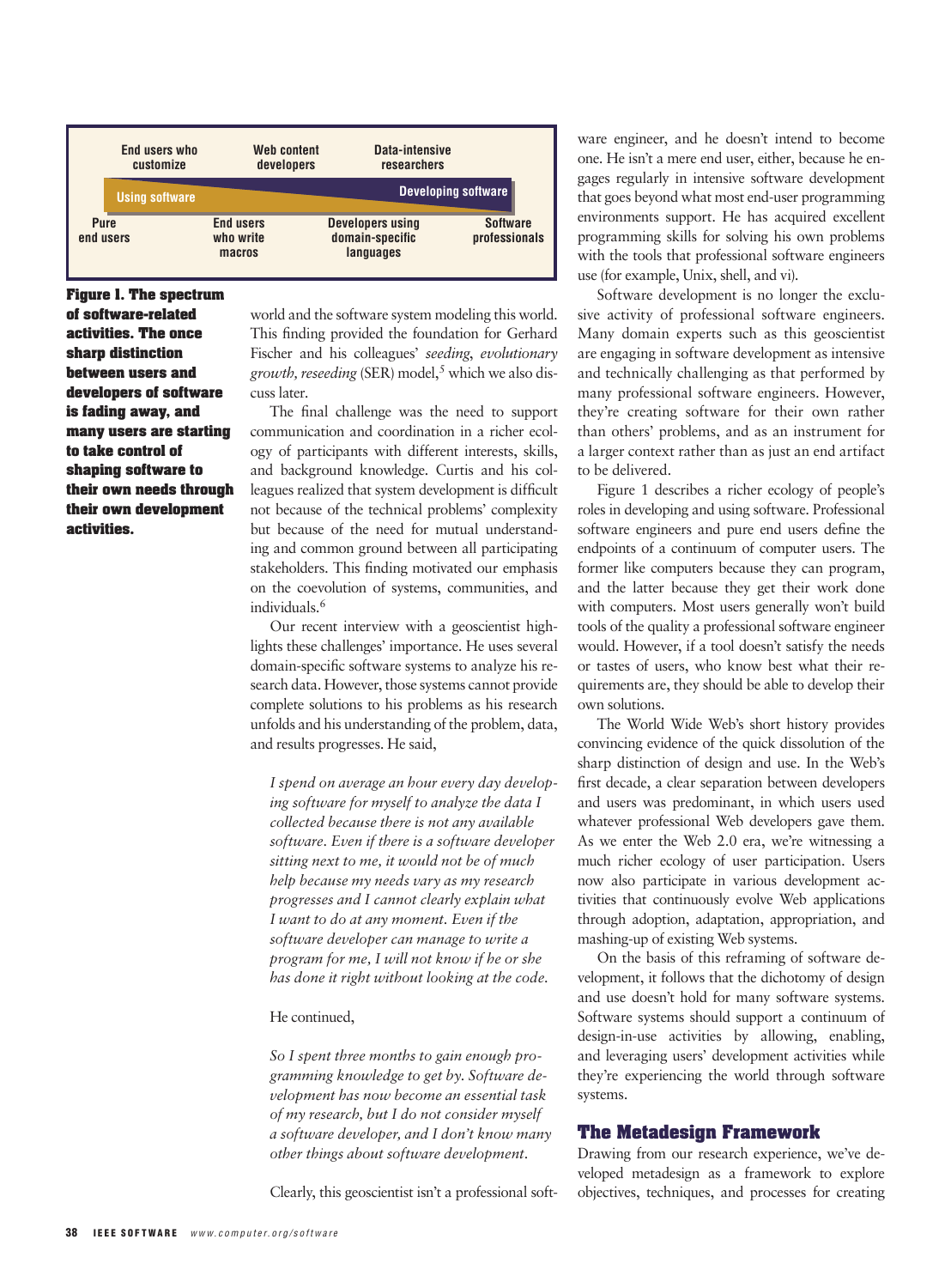computational tools that let domain experts who are the "owners of problems" act as designers.7 A fundamental objective of metadesign is to create sociotechnical environments that empower domain experts to engage actively in the continuous development of systems, rather than restrict them to using existing systems. Metadesign defines and creates not only technical infrastructures for the software system but also social infrastructures in which users can participate actively as codesigners to shape and reshape the sociotechnical systems through collaboration.<sup>8</sup>

All human-made artifacts (including software systems) undergo two basic stages: design time and use time. At design time, designers or producers create artifacts for the world as they imagine it, to anticipate users' needs and objectives. At use time, users employ the artifacts to accomplish their tasks in the world as they experience it.

Many design and engineering theories assume that you can imagine, capture, and specify the world as experienced at design time and that all major design activities therefore end when you deliver the artifacts for use. The breakdown between the world as experienced and the world as imagined is more pronounced in software, especially for software that supports domain experts engaged in creative knowledge work. The real-world problems that domain experts face are often ill defined and wicked.9 A wicked problem has complex interdependencies of many contradictory and changing aspects. Attempts to solve one aspect of the problem often create new problems; therefore, a wicked problem can't be easily understood before solutions are attempted. Software systems modeling these problems are never static, for two reasons. First, the world changes and new requirements emerge. Second, domain experts change their work practices over time, and their understanding and use of a system will be very different after a month and certainly after several years.

### The SER Process Model

Our research interest is in designing the social and technical infrastructures in which new forms of collaborative design can take place. For most design domains we've studied over many years, the knowledge to understand, frame, and solve problems isn't given but is constructed and evolves during problem framing and problem solving.5

**Seeding.** In the past, large, complex information systems were built as "complete" artifacts through the large efforts of a few people. Instead of attempting to build complete systems, the SER model advocates building seeds that evolve over time through the small contributions of many people.

A seed is based on an initial understanding and framing of the problem. Environment developers create it to be as complete as possible for future users. However, the understanding of the problem can't be truly complete because domain experts' knowledge work is situated and tacit. Furthermore, the constant changes in the environment in which the system is embedded will breed new needs, and the introduction of a computational system itself generates changes in professional practices and sociotechnical environments. So, the initial seed must be continuously adapted to the new understanding and environments.

*Evolutionary growth.* This phase is one of decentralized evolution as domain experts use and extend the seed to do their work or explore new problems. This phase doesn't directly involve professional environment builders because the focus has shifted to domain experts' problem-framing and problemsolving activities. Instead, those domain experts who have a direct stake in the problem at hand perform the development.

During this phase, the seed plays two roles simultaneously. First, it provides work resources (solutions accumulated from prior use). Second, it accumulates work products as each project contributes a new solution and extension to the seed. In this phase, users focus on creating problem-specific solutions rather than general solutions. So, these solutions might not be well integrated with the rest of the solution in the seed.

*Reseeding.* This phase involves a deliberate, centralized effort to organize, formalize, and generalize solutions and artifacts created during evolutionary growth. It aims to create an information space in which useful solutions can be easily found, reused, and extended. As in the seeding phase, professional software developers are needed to perform substantial system and solution-space modifications. However, users must also participate because only they can judge what solutions are useful and what structures will serve their work practices.

### Coevolution of System, Community, and Individuals

During evolutionary growth, the software system doesn't evolve independently of the surrounding social infrastructure's change and growth. It's better to view the software system's developers and users as a knowledge community formed by their various attachments with the system.

**Domain experts like to interact with problems, not computer systems.**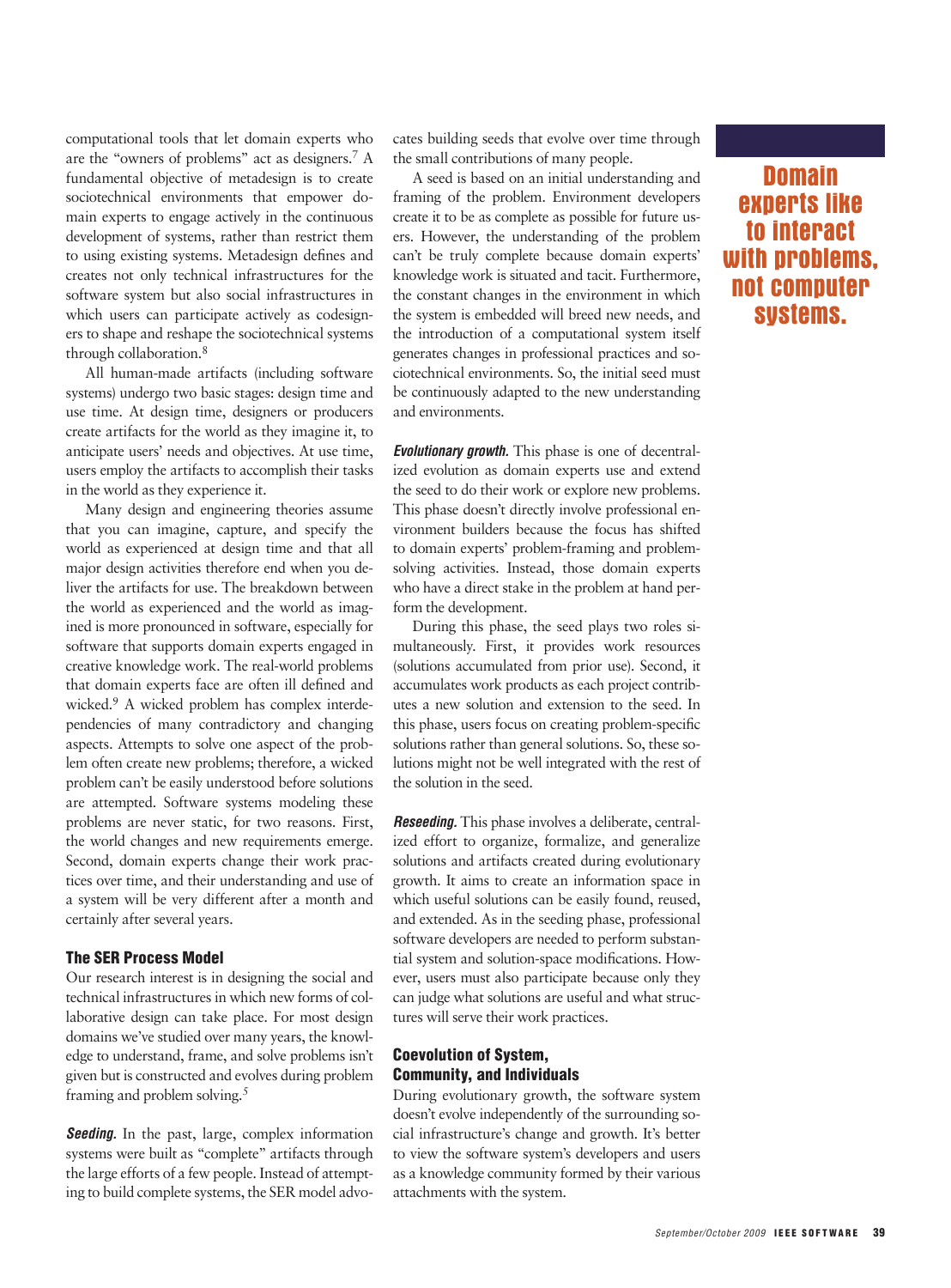### **Transparent policies and procedures are needed for incorporating user contributions into the software systems.**

A typical example is the open source software (OSS) resulting from the removal of the sharp distinction between design and use of software systems. Our systematic analysis of several OSS systems and communities revealed that people take on a variety of roles: passive users, readers, bug reporters, bug fixers, peripheral developers, active developers, and project leaders.10

We further observed that an OSS system's evolution is driven by interaction between community members and the system and among members with different roles. As community members interact with the system, their knowledge of the system increases and their work practices change. Some members start taking different roles in system development by reporting use experience, contents, bugs, extensions, adaptations, or code patches. Such contributions further evolve the system.

System use also involves individuals interacting with the community by sharing experience and knowledge regarding the system. Such interaction changes the individual's relations with other members in terms of personal relationships and social recognition. It also changes the community's social fabric as some members migrate gradually toward the community's center when their contributions and knowledge are recognized. The community's existence provides users and developers with the sense and experience of common purpose and mutual support in evolving the system. In many situations, it replaces common background or geographic proximity with a sense of well-defined purpose, shared concerns, and the successful common pursuit of these.<sup>6</sup>

### **Metadesign Guidelines for Sociotechnical Systems**

Here we present our guidelines for using the metadesign framework to design sociotechnical systems.

### Support Human-Problem Interaction

Because domain experts aren't interested in computers per se, they aren't inclined to spend considerable effort to learn general software development skills but instead prefer to focus on their domain problems. In other words, they like to interact with problems, not computer systems.

Increasing domain specificity is an effective way to create computer systems that support human-problem interaction. We've designed and evaluated a series of DODEs in various domains.4 These environments help domain experts understand their design problems better while exploring design solutions, instead of translating existing design solutions into computational representations. DODEs provide a rich combination of system components:

- a specification component that lets domain experts specify their problems using their own concepts,
- a construction kit consisting of basic solution elements,
- an argumentation and critiquing mechanism that stimulates users to reflect on their design decisions,
- a simulation component that helps visualize the effects of design decisions, and
- a catalog of design solutions to the problems that designers know when doing the design.

KID (Knowing-in-Design) is a DODE for kitchen design. Through its specification component, KID first asks a kitchen designer several questions about his or her cooking habits and lifestyle. On the basis of this information, KID presents relevant design examples from its catalog for the designer to use as a starting point. The designer can then use the construction kit to modify the design. If certain design decisions violate built-in design rules or regulations, the critiquing mechanism points out and explains the potential problem. However, the designer can overwrite such critiques with his or her design rationale, which is added to the KID knowledge base.4

### Underdesign for Emergent Behavior

Metadesign focuses not on creating final solutions but on creating solution spaces in which users can create their own solutions to fit their needs. Systems should be underdesigned so that users don't treat them as a finished product but view them as continuous beta versions that are open to facilitate and incorporate emergent design behaviors during use.

Underdesign doesn't mean that the seed's creator transfers his or her design responsibilities to the users and forces them into a do-it-yourself situation. Instead, it requires creating tools that users can employ to solve those well-defined problems and supporting "hackability" and "remixability" by providing metatools that users can employ for occasions not envisioned at design time. So, underdesign isn't less design but more design.

Our experiments with underdesign in several projects have tried to manage the tension between constraint and freedom and between rigor and relevance. For example, KID also embraces this principle. Each solution in the design catalog solves a typical design problem and can be used as is. However, users can also decompose it into smaller design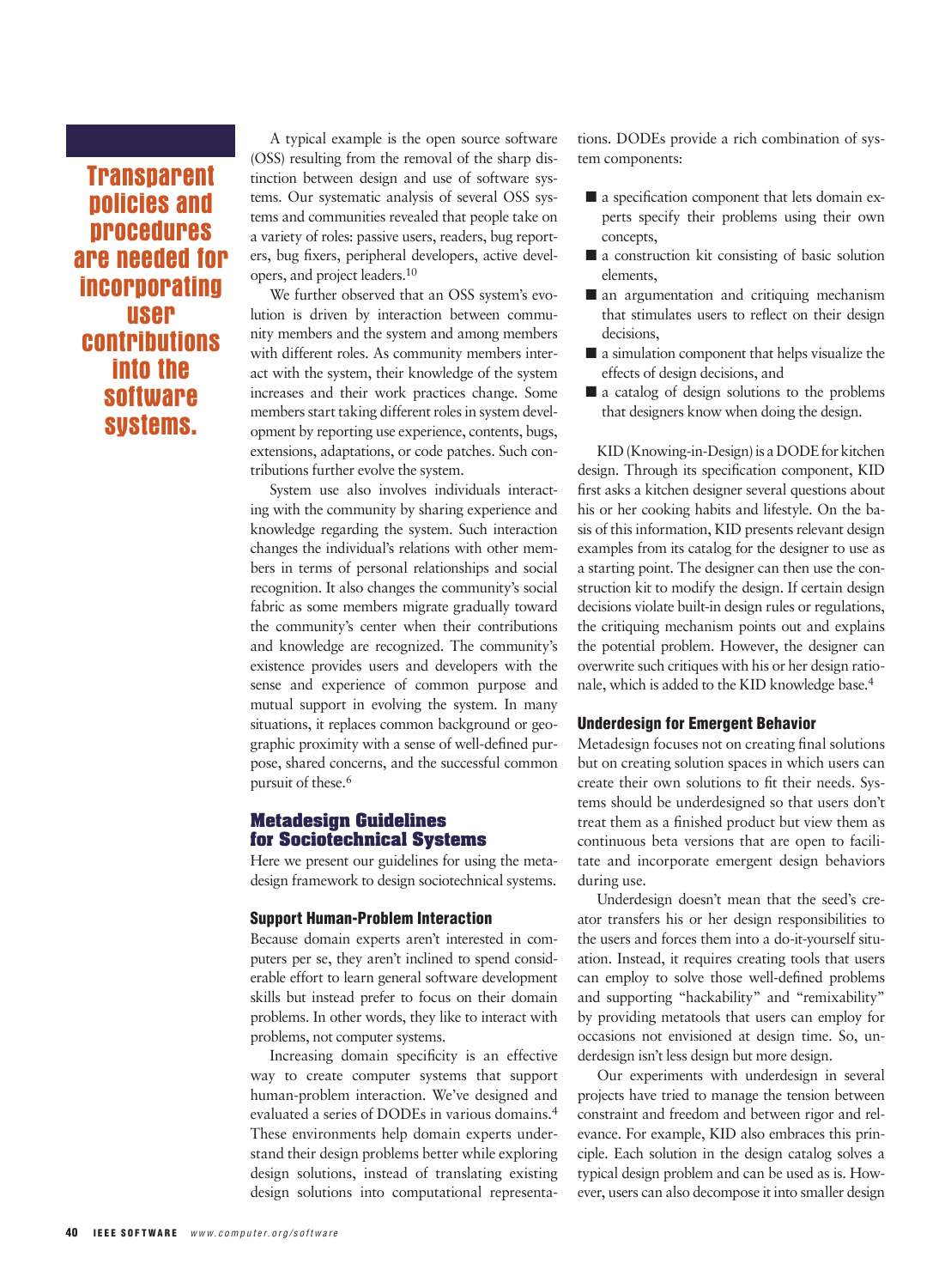elements that they can combine with other design elements, using the construction kit.

Web browsers' view-source functionality is another excellent example of supporting emergent behaviors. It enables an interested user to examine, learn, and extract a partial design of a welldesigned Web page for his or her own use. This principle is further extended in Mozilla's Firebug system, which lets users inspect dynamic Web pages' inner source (Cascading Style Sheet styles, Document Object Model structures, and JavaScript code). The view-source functionality and Firebug system make a Web page not only a solution to a problem but also a design space to be further explored, extended, and mixed.

### Enable Legitimate Peripheral Participation

Transparent policies and procedures are needed for incorporating user contributions into the software systems. Users who make contributions need to see that their contributions have a recognizable influence on the system.

In particular, newcomers to a community must be able to engage in legitimate peripheral participation.11 To attract more users to become developers, the system architecture must be modularized to create many relatively independent tasks with progressive difficulty so that newcomers can start participating peripherally and move on gradually to take charge of more difficult tasks. How a system is partitioned has consequences for both the efficiency of parallel development (a prerequisite for open source software) and the possibility of peripheral participation. Linux's success is due largely to its welldesigned modularity. Studies have shown that most current developers of the Linux kernel started by working on its relatively independent device-driver modules.12

Another way to afford peripheral participation is to intentionally release unfinished systems to users by leaving some noncritical parts unimplemented to facilitate easy participation. For example, the to-do lists of most OSSs create guidance for participation. A third way is to foster satellite communities for incubation subprojects, which will be incorporated into the main project when they mature.10

### Share Control

A software system's original metadesigners must share control with the participating users. Users can play different roles, depending on their levels of involvement. Each level has its own responsibility and authority. Responsibility without authority won't sustain users' interest in further involvement. When users change their roles in the community by making constant contributions, they should be granted the matching authority in the decision-making process that shapes the system.

Metadesigners need to find a strategic way to transfer some control to users. Granting users controlling authority helps sustain user participation and system evolution in two ways:

- Those users become stakeholders, acquire ownership in the system, and will likely make further contributions.
- Granting authority attracts users who want to influence system development and encourages them to contribute.

Successful OSS projects invariably select skillful "users-turned-developers" and grant them access privileges to contribute directly to the source base.

Our analysis of OSS systems and communities revealed that different policies of sharing control with other users have resulted in different evolution patterns for those systems and communities.10 For example, tighter control of granting write accessibility to community users resulted in systems' slower evolution.

### Promote Mutual Learning and Support

Users have different levels of skill and knowledge about the system. To get involved in contributing to the system or using it, they need to learn many things. Peer users are important learning resources. A metadesigned sociotechnical system should have associated knowledge-sharing mechanisms that encourage users to learn from each other. In OSS projects, mailing lists, discussion forums, and chat rooms provide an important platform for knowledge transfer and exchange among peer users.

We've tried to extend the traditional online support system with a built-in peer learning platform in the STeP\_IN (*S*ocio*te*chnical *P*latform for *I*n Situ *N*etworking) project.13 STeP\_IN enhances the traditional Java documentation system with an "ask expert" button through which a user can post a question to other users who have demonstrated their expertise on the Java API library component.

### Reward and Recognize Contributions

Motivation is essential for the success of user participation in the evolution of metadesigned systems. Human beings are diversely motivated. We act not only for material gain but also for psychological well-being, social integration and connectedness, social capital, recognition, and improving our standing in a reputation economy. Horst Rittel







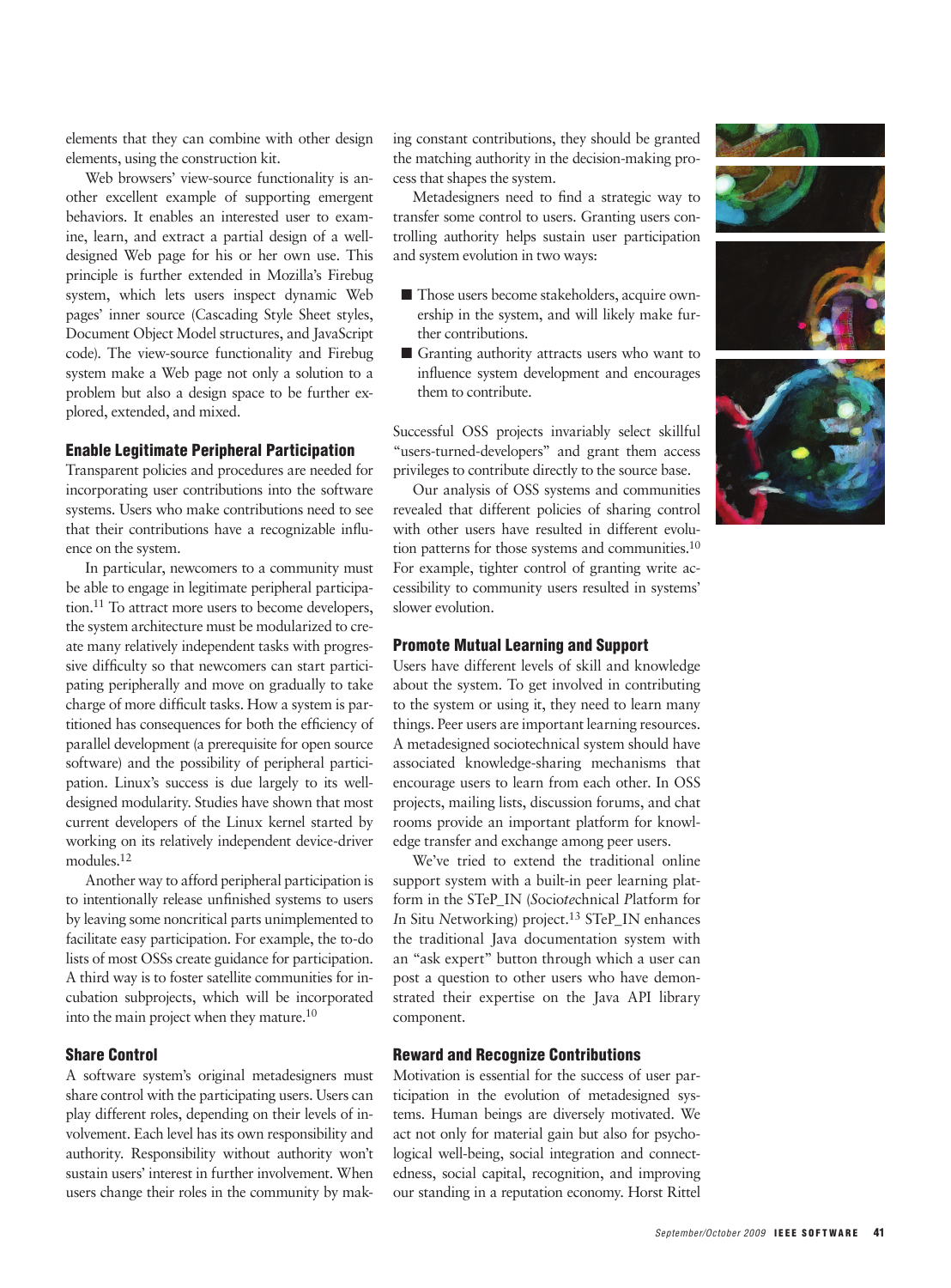### **Domain experts are more likely to acquire software knowledge in a piecemeal, demand-driven manner.**

articulated the motivation for going the extra step to engage in evolving software systems:

*The experience of having participated in a problem makes a difference to those who are affected by the solution. People are more likely to like a solution if they have been involved in its generation, even though it might not make sense otherwise.*<sup>9</sup>

Both intrinsic and extrinsic factors affect motivation. The precondition for motivating users to contribute is that they must derive an intrinsic satisfaction in their involvement by shaping the software system to solve their problems. Intrinsic motivation is positively reinforced and amplified when the community's social structure and conventions recognize and reward its members' contributions.

In STeP\_IN, we've developed a set of methods for computing social obligations and expectations. These methods are based on social capital as a mechanism for motivating users' participation in the continual evolution of the online collaborative learning platform.

### Foster Reflective Communities

Complex design problems require more knowledge than any one person possesses because the knowledge relevant to a problem is usually distributed among many domain experts. Creating a shared understanding among domain experts requires bringing together different, often controversial viewpoints and can lead to new insights, new ideas, and new artifacts. Domain experts need to rely on other people's knowledge and on external information. The relevant knowledge for complex design activities is distributed among multiple human beings and artifacts, bringing together different knowledge sources, none of which has the final authority. By exploiting the "symmetry of ignorance"<sup>9</sup> and mutual competency, stakeholders can learn from each other.

Early studies already identified that end-user development is more successful when it's supported by collaborative work practices rather than when it focuses on individuals.14 The studies observed the emergence of "gardeners" and "local developers." Such people are technically interested and sophisticated enough to perform system modifications that a user community needs but that other end users can't or don't want to perform.

### **Possible Pitfalls**

Metadesign's goal isn't to let untrained people develop and evolve sophisticated software systems but to put the problems' owners in charge and make them independent of "high-tech scribes."8 One critical challenge in creating software systems is to achieve the best fit between the system and its everchanging context of use, problems, domains, users, and user communities. The metadesign framework sees problem owners as the ultimate source to achieve the fittest software solutions to their problems. It also seeks a systematic way to support them as active contributors and designers while they use the system.

This approach creates inherent tensions between standardization and improvisation. For example, *SAP Info* warns of the perils of customer modifications:

*Every customer modification implies costs because it has to be maintained by the customer. Each time a support package is imported there is a risk that the customer modification may have to be adjusted or re-implemented. To reduce the costs of such on-going maintenance of customer-specific changes, one of the key targets during an upgrade should be to return to the SAP standard wherever this is possible.*<sup>15</sup>

Finding the right balance between standardization (which can suppress innovation and creativity) and improvisation (which can lead to a Babel of different, incompatible versions) is a particular challenge in open source environments, in which forking has often led developers in different directions.

### **Insights for End-User Software Engineering**

The basic assumptions behind end-user software engineering research are that end users are educated differently from professional software developers and face different motivations and work constraints.16 They aren't likely interested in concepts such as quality control, formal development, and rigorous testing strategies, and aren't willing or interested to invest extensive time learning about these things.17 Metadesign provides a framework to think about how end-user software engineering is fundamentally different from professional software engineering, on the basis of the following four observations.

### Requirements Generation

End-user programming generates requirements differently than professional software development does. Because the developers are also the users, there's no need for elaborate requirements analysis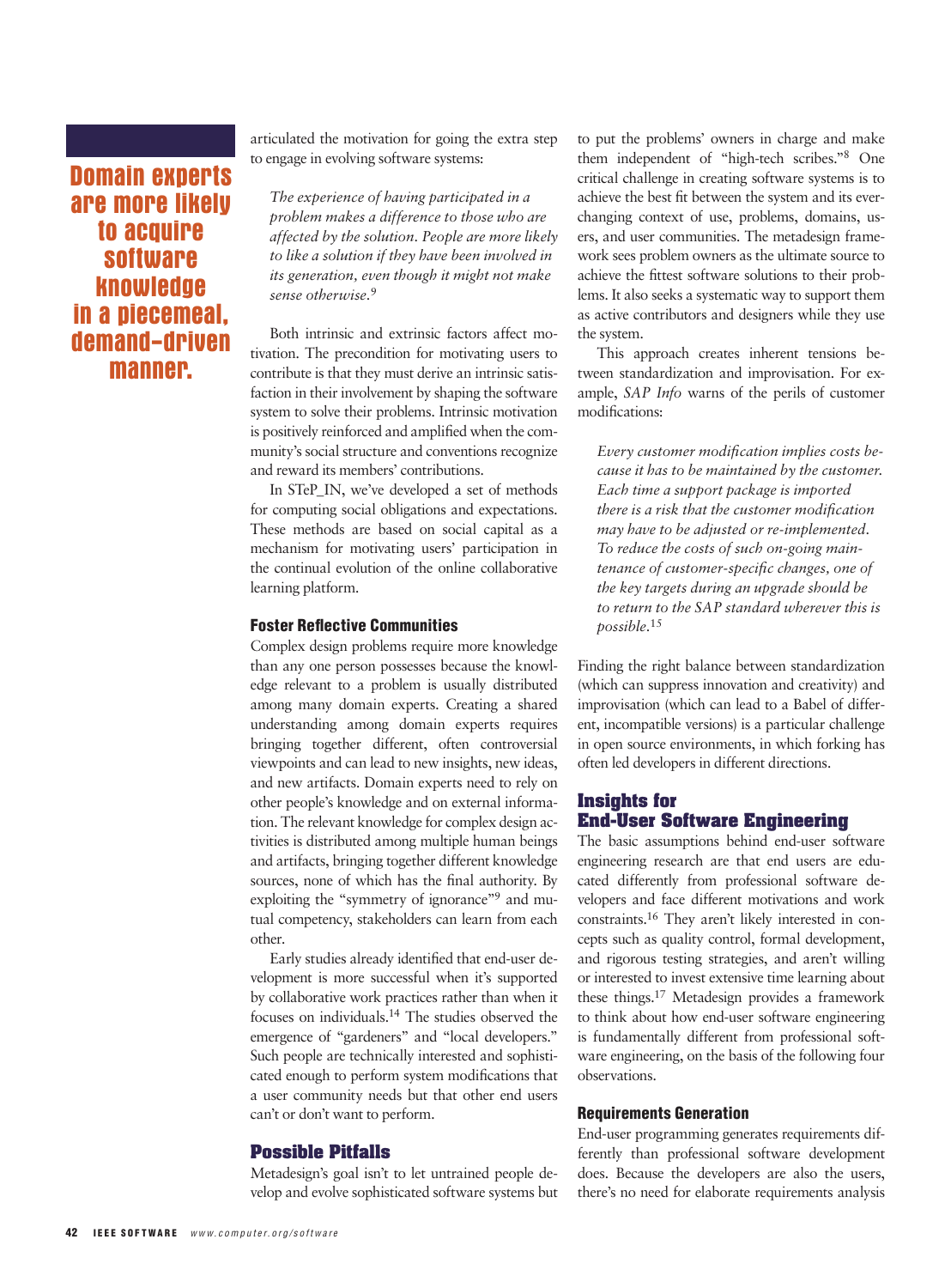before they construct a software system. Rapid requirements changes needn't be avoided; on the contrary, they're desired because end-user programmers use the computer to explore the new possibilities and find the "undreamed-of requirements." Traditional software engineering has worked hard to control and manage requirement changes. However, for domain experts, the issue is the opposite: how to encourage this exploration and discovery of new requirements and possibilities.

### Software Testing

End-user programmers also conduct software testing differently. Because the domain experts themselves are the primary users, complete testing isn't as important as when the developers aren't the users. In such settings, instead of developers creating test plans beforehand, test plans could be automatically generated through the capture of testing activities or in a managed testing environment.

### Collaboration

In end-user programming, collaboration takes place along different dimensions. In metadesign environments, predefined project teams don't exist. Collaboration takes place only when people interested in similar software become aware of each other and have the means to collaborate, or when a system that one domain expert developed is picked up by others with a similar problem. Collaboration is much more spontaneous and opportunistic than planned. Collaboration is often more limited in time because domain experts might lose interest in the software once they solve their own problem.

### Knowledge and Skill Acquisition

Finally, the path to the acquisition of software development knowledge and skill is different. Owing to the lack of interest in software per se and the lack of professional training, domain experts are more likely to acquire software knowledge in a piecemeal, demand-driven manner. Their knowledge is more fragmentary than systematic. New approaches to learning software development must be investigated and supported.

Ith computers and software becoming<br>pervasive, many domain experts have<br>started to develop or adapt sophisticated<br>software systems as an integral part of their pervasive, many domain experts have started to develop or adapt sophisticated software systems as an integral part of their work to fully utilize the power of the computer. They aren't professionally educated as software engineers but spend a great deal of their time creating software systems for their own work. Given

how domain experts' needs, goals, and education differ from those of professional software engineers, end-user software engineering research shouldn't be based on a scaled-down version of, or a simple transfer from, current software engineering principles. Metadesign is a new conceptual framework for understanding such fundamental differences. It aims to provide guidelines for designing sociotechnical environments that support the efficient development of useful software systems by those domain experts, the population of which will likely be much larger than that of professional software engineers.  $\mathcal{D}$ 

#### **Acknowledgments**

**We thank the members of the University of Colorado's Center for Lifelong Learning and Design and Yasuhiro Yamamoto at the University of Tokyo, who made major contributions to the ideas described in this article. We're grateful for Software Research Associates' long-term support of our collaborative research. In addition, the research was supported partly by grants from the US National Science Foundation, including IIS-0613638, "A MetaDesign Framework for Participative Software Systems"; IIS-0709304, "A New Generation Wiki for Supporting a Research Community in 'Creativity and IT'"; and IIS-0843720, "Increasing Participation and Sustaining a Research Community in 'Creativity and IT.'" We also received support from a Google research award, "Motivating and Empowering Users to Become Active Contributors: Supporting the Learning of High-Functionality Environments," and an SAP research project, "Giving All Stakeholders a Voice: Understanding and Supporting the Creativity and Innovation of Communities Using and Evolving Software Products."**

#### **References**

- 1. E. Mumford, "A Socio-technical Approach to Systems Design," *Requirements Eng.*, vol. 5, 2000, pp. 59–77.
- 2. B. Curtis, H. Krasner, and N. Iscoe, "A Field Study of the Software Design Process for Large Systems," *Comm. ACM*, vol. 31, no. 11, 1988, pp. 1268–1287.
- 3. M. Burnett et al., "End-User Software Engineering with Assertions in the Spreadsheet Paradigm," *Proc. 25th Int'l Conf. Software Eng.* (ICSE 03), IEEE CS Press, 2003, pp. 93–103.
- 4. G. Fischer, "Domain-Oriented Design Environments," *Automated Software Eng.*, vol. 1, no. 2, 1994, pp. 177–203.
- 5. G. Fischer et al., "Seeding, Evolutionary Growth and Reseeding: The Incremental Development of Collaborative Design Environments," *Coordination Theory and Collaboration Technology*, G.M. Olson, T.W. Malone, and J.B. Smith, eds., Lawrence Erlbaum Associates, 2001, pp. 447–472.
- 6. K. Nakakoji, Y. Yamamoto, and Y. Ye, "Supporting Software Development as Knowledge Community Evolution," *Proc. ACM CSCW Workshop Supporting the Social Side of Large-Scale Software Development*, ACM Press, 2006, pp. 31–34.
- 7. G. Fischer et al., "Meta-design: A Manifesto for End-User Development," *Comm. ACM*, vol. 47, no. 9, 2004, pp. 33–37.
- 8. G. Fischer and E. Giaccardi, "Meta-design: A Frame-